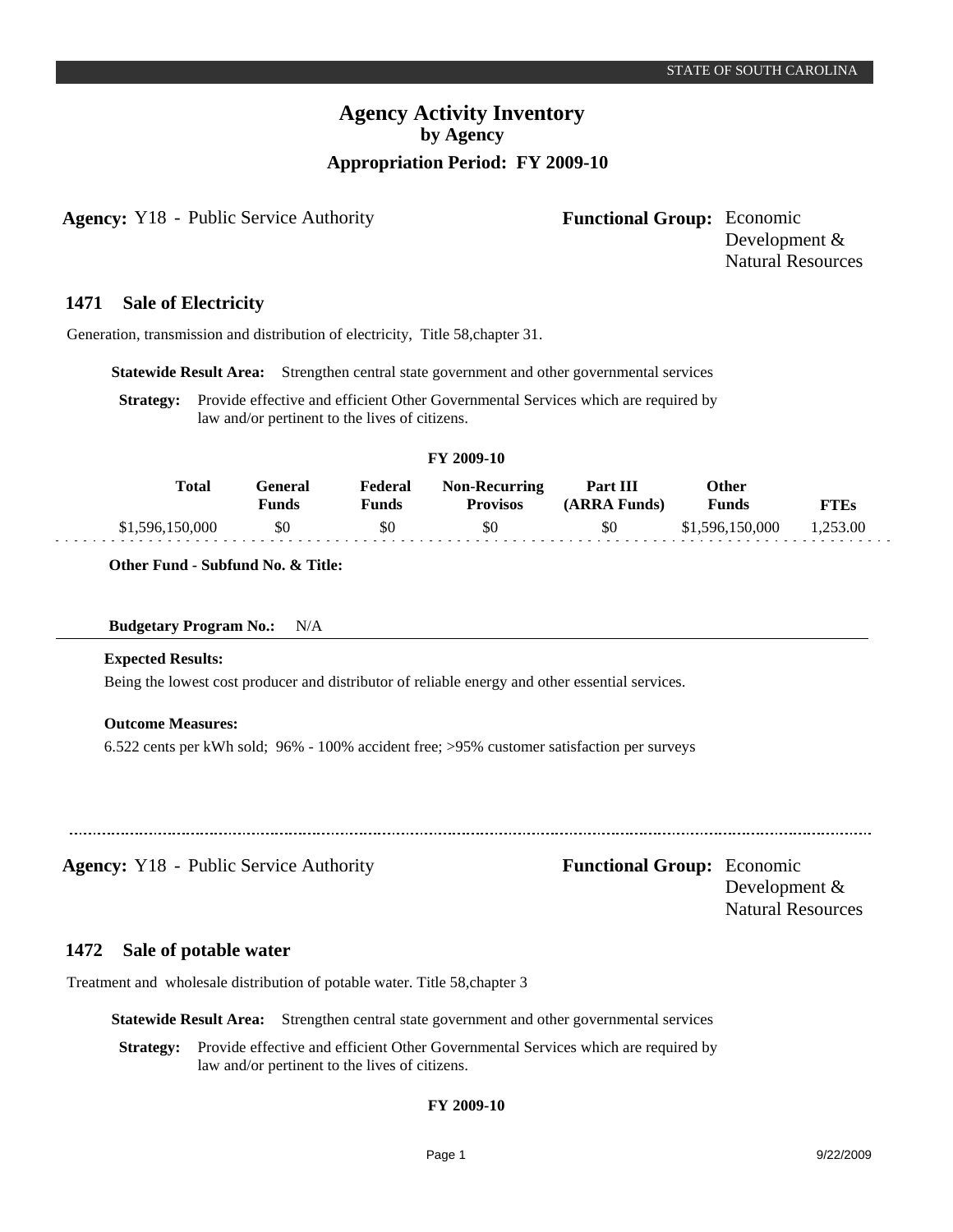## **Agency Activity Inventory by Agency**

## **Appropriation Period: FY 2009-10**

| <b>Total</b>                                                           | <b>General</b><br><b>Funds</b> | Federal<br><b>Funds</b> | <b>Non-Recurring</b><br><b>Provisos</b> | Part III<br>(ARRA Funds)                                                                   | Other<br><b>Funds</b> | <b>FTEs</b>              |
|------------------------------------------------------------------------|--------------------------------|-------------------------|-----------------------------------------|--------------------------------------------------------------------------------------------|-----------------------|--------------------------|
| \$3,577,000                                                            | \$0                            | \$0                     | \$0                                     | \$0                                                                                        | \$3,577,000           | 11.00                    |
| Other Fund - Subfund No. & Title:                                      |                                |                         |                                         |                                                                                            |                       |                          |
| <b>Budgetary Program No.:</b>                                          | N/A                            |                         |                                         |                                                                                            |                       |                          |
| <b>Expected Results:</b>                                               |                                |                         |                                         |                                                                                            |                       |                          |
| Being the lowest cost producer and distributor of potable water.       |                                |                         |                                         |                                                                                            |                       |                          |
| <b>Outcome Measures:</b>                                               |                                |                         |                                         |                                                                                            |                       |                          |
| N/A                                                                    |                                |                         |                                         |                                                                                            |                       |                          |
|                                                                        |                                |                         |                                         |                                                                                            |                       |                          |
|                                                                        |                                |                         |                                         |                                                                                            |                       |                          |
| <b>Agency:</b> Y18 - Public Service Authority                          |                                |                         |                                         | <b>Functional Group:</b> Economic                                                          | Development &         | <b>Natural Resources</b> |
| <b>Administration</b><br>1473                                          |                                |                         |                                         |                                                                                            |                       |                          |
| As defined by Federal Energy Regulatory Commission Title 58, chapter 3 |                                |                         |                                         |                                                                                            |                       |                          |
|                                                                        |                                |                         |                                         | Statewide Result Area: Strengthen central state government and other governmental services |                       |                          |
| <b>Strategy:</b>                                                       | Administration                 |                         |                                         |                                                                                            |                       |                          |
|                                                                        |                                |                         | FY 2009-10                              |                                                                                            |                       |                          |

| Total        | General<br>Funds | Federal<br>Funds | <b>Non-Recurring</b><br><b>Provisos</b> | Part III<br>(ARRA Funds) | Other<br>Funds | <b>FTEs</b> |
|--------------|------------------|------------------|-----------------------------------------|--------------------------|----------------|-------------|
| \$91,472,000 | \$0              | \$0              | \$0                                     | \$0                      | \$91.472,000   | 586.00      |

**Other Fund - Subfund No. & Title:**

**Budgetary Program No.:** N/A

### **Expected Results:**

Being the lowest cost provider of electric and water services.

## **Outcome Measures:**

N/A